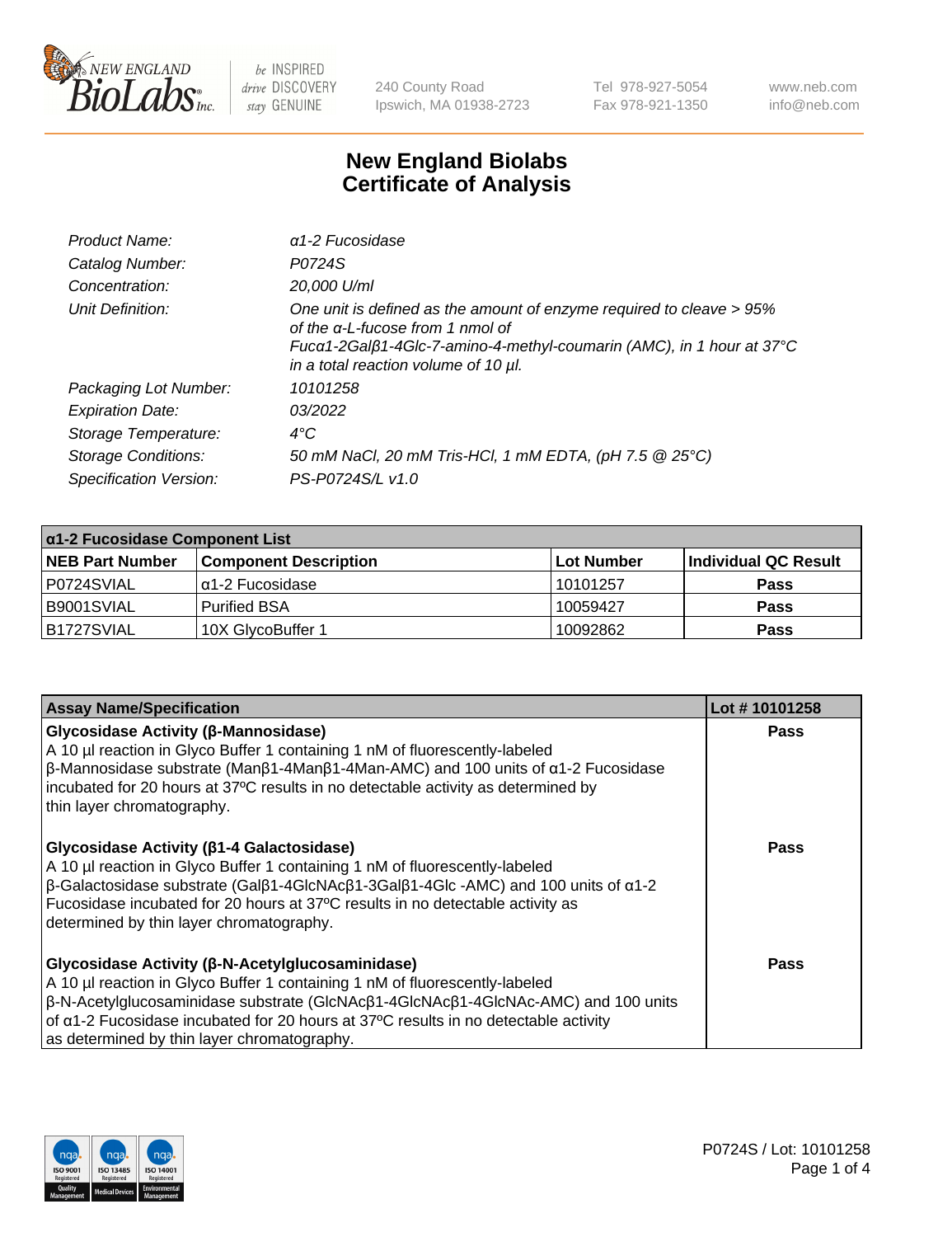

240 County Road Ipswich, MA 01938-2723 Tel 978-927-5054 Fax 978-921-1350

www.neb.com info@neb.com

| <b>Assay Name/Specification</b>                                                                                                                                                                                                                                                                                                                                                    | Lot #10101258 |
|------------------------------------------------------------------------------------------------------------------------------------------------------------------------------------------------------------------------------------------------------------------------------------------------------------------------------------------------------------------------------------|---------------|
| Glycosidase Activity (β-N-Acetylgalactosaminidase)<br>A 10 µl reaction in Glyco Buffer 1 containing 1 nM of fluorescently-labeled<br>β-N-Acetylgalactosaminidase substrate (GalNAcβ1-4Galβ1-4Glc-AMC) and 100 units of<br>a1-2 Fucosidase incubated for 20 hours at 37°C results in no detectable activity as<br>determined by thin layer chromatography.                          | <b>Pass</b>   |
| Glycosidase Activity (α-N-Acetylgalactosaminidase)<br>A 10 µl reaction in Glyco Buffer 1 containing 1 nM of fluorescently-labeled<br>α-N-Acetylgalactosaminidase substrate (GalNAcα1-3(Fucα1-2)Galβ1-4Glc-AMC) and 100<br>units of a1-2 Fucosidase incubated for 20 hours at 37°C results in no detectable<br>activity as determined by thin layer chromatography.                 | <b>Pass</b>   |
| Glycosidase Activity (a-Glucosidase)<br>A 10 µl reaction in Glyco Buffer 1 containing 1 nM of fluorescently-labeled<br>α-Glucosidase substrate (Glcα1-6Glcα1-4Glc-AMC) and 100 units of α1-2 Fucosidase<br>incubated for 20 hours at 37°C results in no detectable activity as determined by<br>thin layer chromatography.                                                         | Pass          |
| Glycosidase Activity (β1-3 Galactosidase)<br>A 10 µl reaction in Glyco Buffer 1 containing 1 nM of fluorescently-labeled<br>$\beta$ -Galactosidase substrate (Gal $\beta$ 1-3GlcNAc $\beta$ 1-4Gal $\beta$ 1-4Glc-AMC) and 100 units of $\alpha$ 1-2<br>Fucosidase incubated for 20 hours at 37°C results in no detectable activity as<br>determined by thin layer chromatography. | <b>Pass</b>   |
| Glycosidase Activity (α-Neuraminidase)<br>A 10 µl reaction in Glyco Buffer 1 containing 1 nM of fluorescently-labeled<br>α-Neuraminidase substrate (Neu5Acα2-3Galβ1-3GlcNAcβ1-3Galβ1-4Glc-AMC) and 100 units<br>of $\alpha$ 1-2 Fucosidase incubated for 20 hours at 37°C results in no detectable activity<br>as determined by thin layer chromatography.                         | <b>Pass</b>   |
| Glycosidase Activity (β-Xylosidase)<br>A 10 µl reaction in Glyco Buffer 1 containing 1 nM of fluorescently-labeled<br>β-Xylosidase substrate (Xylβ1-4Xylβ1-4Xylβ1-4Xyl-AMC) and 100 units of α1-2<br>Fucosidase incubated for 20 hours at 37°C results in no detectable activity as<br>determined by thin layer chromatography.                                                    | <b>Pass</b>   |
| <b>Glycosidase Activity (Endo F2, F3)</b><br>A 10 µl reaction in Glyco Buffer 1 containing 1 nM of fluorescently-labeled Endo F2,<br>F3 substrate (Dansylated fibrinogen biantennary) and 100 units of $\alpha$ 1-2 Fucosidase<br>incubated for 20 hours at 37°C results in no detectable activity as determined by<br>thin layer chromatography.                                  | <b>Pass</b>   |

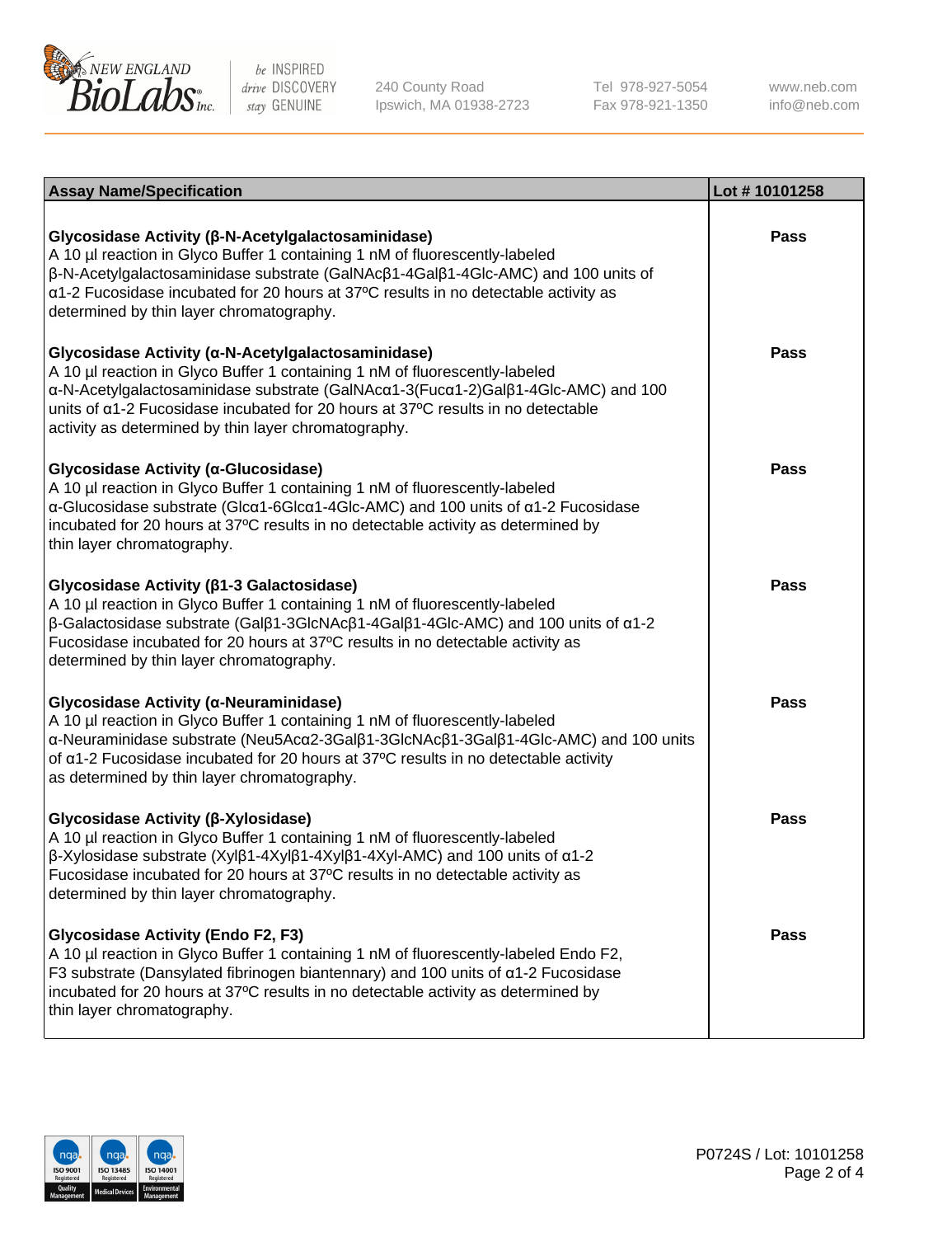

240 County Road Ipswich, MA 01938-2723 Tel 978-927-5054 Fax 978-921-1350 www.neb.com info@neb.com

| <b>Assay Name/Specification</b>                                                                                                                                                                                                                                                                                                              | Lot #10101258 |
|----------------------------------------------------------------------------------------------------------------------------------------------------------------------------------------------------------------------------------------------------------------------------------------------------------------------------------------------|---------------|
| Glycosidase Activity (Endo F1, F2, H)<br>A 10 µl reaction in Glyco Buffer 1 containing 1 nM of fluorescently-labeled Endo F1,<br>F2, H substrate (Dansylated invertase high mannose) and 100 units of a1-2 Fucosidase<br>incubated for 20 hours at 37°C results in no detectable activity as determined by<br>thin layer chromatography.     | <b>Pass</b>   |
| <b>Glycosidase Activity (PNGase F)</b><br>A 10 µl reaction in Glyco Buffer 1 containing 1 nM of fluorescently-labeled PNGase F<br>substrate (Fluoresceinated fetuin triantennary) and 100 units of a1-2 Fucosidase<br>incubated for 20 hours at 37°C results in no detectable activity as determined by<br>thin layer chromatography.        | Pass          |
| Glycosidase Activity (α1-3 Mannosidase)<br>A 10 µl reaction in Glyco Buffer 1 containing 1 nM of fluorescently-labeled<br>α-Mannosidase substrate (Μanα1-3Μanβ1-4GlcNAc-AMC) and 100 units of α1-2 Fucosidase<br>incubated for 20 hours at 37°C results in no detectable activity as determined by<br>thin layer chromatography.             | <b>Pass</b>   |
| Glycosidase Activity (α1-3 Fucosidase)<br>A 10 µl reaction in Glyco Buffer 1 containing 1 nM of fluorescently-labeled<br>α-Fucosidase substrate (Fucα1-3Galβ1-4GlcNAcβ1-3Galβ1-4Glc-AMC) and 100 units of<br>a1-2 Fucosidase incubated for 20 hours at 37°C results in no detectable activity as<br>determined by thin layer chromatography. | <b>Pass</b>   |
| Glycosidase Activity (a1-3 Galactosidase)<br>A 10 µl reaction in Glyco Buffer 1 containing 1 nM of fluorescently-labeled<br>α-Galactosidase substrate (Galα1-3Galβ1-4GlcNAc-AMC) and 100 units of α1-2<br>Fucosidase incubated for 20 hours at 37°C results in no detectable activity as<br>determined by thin layer chromatography.         | <b>Pass</b>   |
| Glycosidase Activity (α1-6 Mannosidase)<br>A 10 µl reaction in Glyco Buffer 1 containing 1 nM of fluorescently-labeled<br>α-Mannosidase substrate (Μanα1-6Μanα1-6(Μanα1-3)Man-AMC) and 100 units of α1-2<br>Fucosidase incubated for 20 hours at 37°C results in no detectable activity as<br>determined by thin layer chromatography.       | <b>Pass</b>   |
| Glycosidase Activity (α1-6 Galactosidase)<br>A 10 µl reaction in Glyco Buffer 1 containing 1 nM of fluorescently-labeled<br>α-Galactosidase substrate (Galα1-6Galα1-6Glcα1-2Fru-AMC) and 100 units of α1-2<br>Fucosidase incubated for 20 hours at 37°C results in no detectable activity as<br>determined by thin layer chromatography.     | Pass          |
| <b>Protease Activity (SDS-PAGE)</b>                                                                                                                                                                                                                                                                                                          | <b>Pass</b>   |